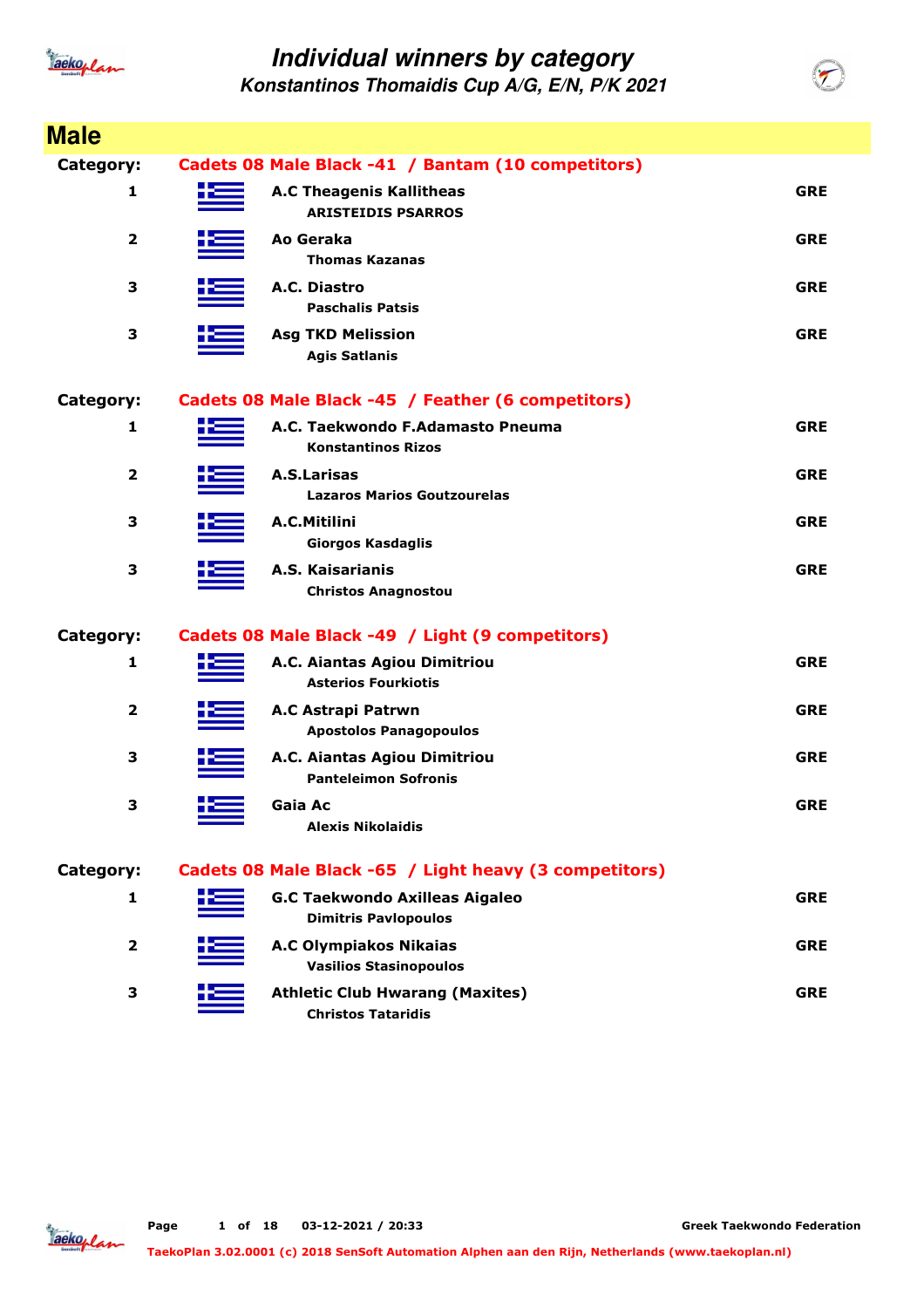

**Konstantinos Thomaidis Cup A/G, E/N, P/K 2021**

| <b>Male</b>             |     |                                                                     |            |
|-------------------------|-----|---------------------------------------------------------------------|------------|
| Category:               |     | Cadets 08 Male Colour -53 / Welter (13 competitors)                 |            |
| 1                       |     | Argolida Taekwondo Union GSC<br><b>Fotios Raidos</b>                | <b>GRE</b> |
| $\overline{\mathbf{2}}$ |     | A.C.Taekwondo Foinix<br><b>APOSTOLOS TERZOUDIS</b>                  | <b>GRE</b> |
| 3                       |     | A.C Dynami Korydallou<br><b>Anastasios Tsakalos</b>                 | <b>GRE</b> |
| 3                       |     | A.C. Aiantas Agiou Dimitriou<br><b>Xristos Karanikas</b>            | <b>GRE</b> |
| Category:               |     | Cadets 08 Male Colour -57 / Light middle (8 competitors)            |            |
| 1                       |     | <b>A.S. TKD Pelopidas</b><br><b>Nikolaos Voutselas</b>              | <b>GRE</b> |
| $\overline{\mathbf{2}}$ |     | A.S. Taekwondo Kato Patisia<br><b>Marios Bifsas</b>                 | <b>GRE</b> |
| 3                       |     | <b>A.C TKD Keumgang</b><br><b>Nikolaos Kasidiaris</b>               | <b>GRE</b> |
| 3                       |     | <b>Ac Fight Club Patras</b><br><b>Georgios Stamopoulos</b>          | <b>GRE</b> |
| Category:               |     | Cadets 08 Male Colour -61 / Middle (6 competitors)                  |            |
| 1                       |     | A.C. Kyung Hee<br><b>Ioannis Gatzopoulos</b>                        | <b>GRE</b> |
| $\overline{\mathbf{2}}$ |     | A.C. Kyung Hee<br><b>Nikolaos Makos</b>                             | <b>GRE</b> |
| 3                       |     | <b>A.O. Titanes Peristeriou</b><br><b>Athanasios Giannakopoulos</b> | <b>GRE</b> |
| 3                       | ╋══ | A.C Taekwondo Papagou<br><b>Evaggelos Athanasiou</b>                | <b>GRE</b> |
| Category:               |     | Juniors Male Black -63 / Welter (15 competitors)                    |            |
| 1                       |     | A.C. Virona<br><b>Nikolaos Dafnis</b>                               | <b>GRE</b> |
| $\mathbf{2}$            |     | <b>As TKD Agrinio</b><br><b>Nikolaos Sapios</b>                     | <b>GRE</b> |
| 3                       |     | <b>A.C</b> Aiolos<br><b>Charalamos Fragodimitripoulos</b>           | <b>GRE</b> |
| 3                       |     | A.S. Korinthias<br><b>Thanos Miliotis</b>                           | <b>GRE</b> |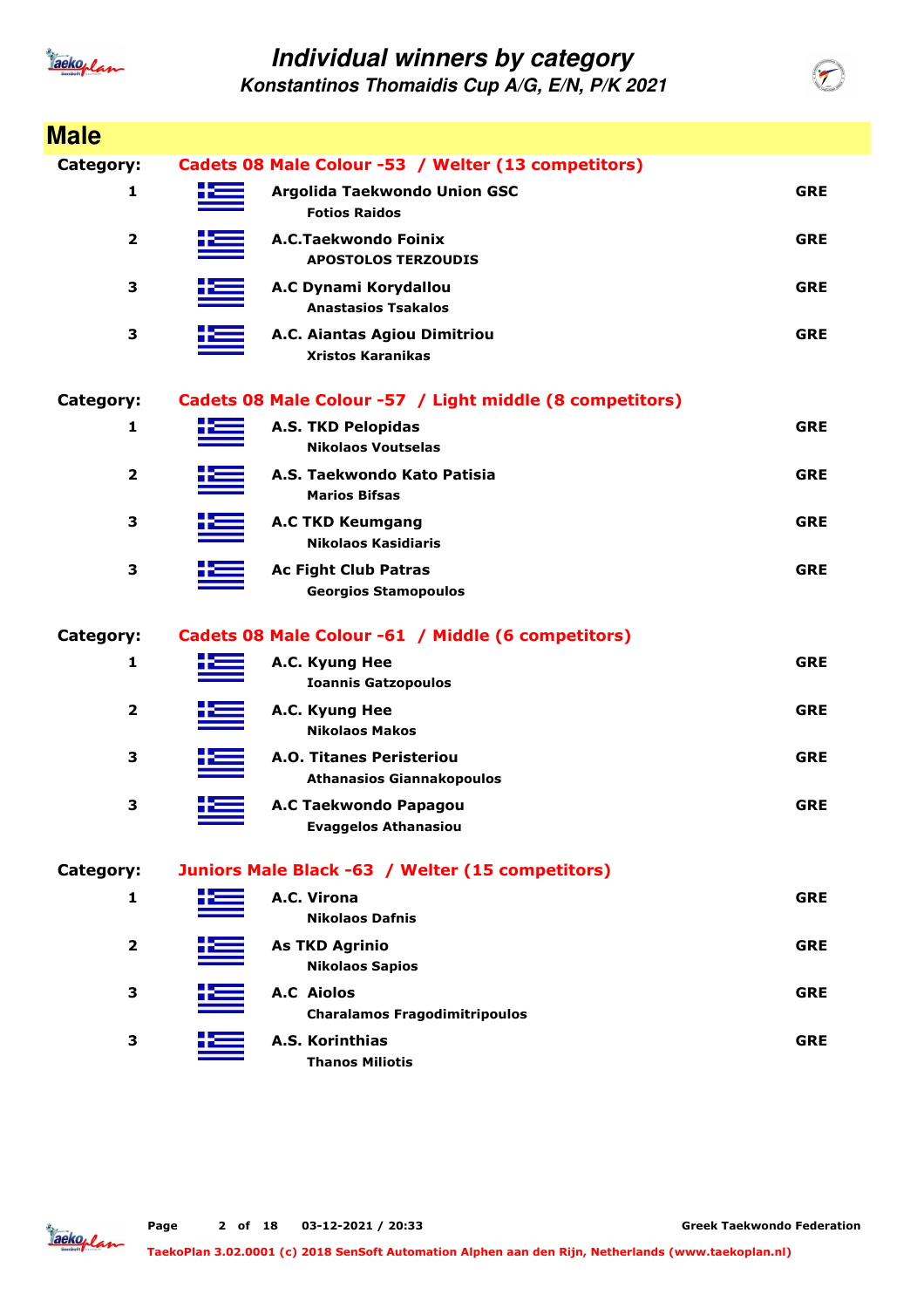

**Konstantinos Thomaidis Cup A/G, E/N, P/K 2021**

| <b>Male</b>             |     |                                                                |            |
|-------------------------|-----|----------------------------------------------------------------|------------|
| Category:               |     | Juniors Male Colour -55 / Feather (11 competitors)             |            |
| 1                       | ک د | <b>A.S.Larisas</b><br><b>Charalampos Alili</b>                 | <b>GRE</b> |
| $\overline{\mathbf{2}}$ |     | A.C Taekwondo Abelokipon<br><b>Konstantinos Marios Aggelis</b> | <b>GRE</b> |
| 3                       |     | <b>G.A.S. Stoxos</b><br><b>Christos Sterpis</b>                | <b>GRE</b> |
| 3                       |     | A.S. Kaisarianis<br><b>Georgios Kokovikas</b>                  | <b>GRE</b> |
| Category:               |     | Juniors Male Colour -59 / Light (12 competitors)               |            |
| 1                       |     | A.C. Alkimachos Zakynthos<br><b>Dionysios Klavdianos</b>       | <b>GRE</b> |
| $\overline{\mathbf{2}}$ |     | A.C Taekwondo Papagou<br><b>Axilleas Georgiadis</b>            | <b>GRE</b> |
| З                       |     | <b>A.C Leon</b><br><b>Panagiotis Karavitis</b>                 | <b>GRE</b> |
| 3                       |     | A.C. Alkimachos Zakynthos<br><b>Charalampos Visvardis</b>      | <b>GRE</b> |
| Category:               |     | Juniors Male Colour -63 / Welter (7 competitors)               |            |
| 1                       |     | A.C. Alkimachos Zakynthos<br><b>Ioannis Zougras</b>            | <b>GRE</b> |
| $\overline{\mathbf{2}}$ |     | A.C. Taekwondo Attikos<br><b>Spiros Dedes</b>                  | <b>GRE</b> |
| 3                       |     | <b>As TKD Agrinio</b><br><b>Dimitrios Kokkalis</b>             | <b>GRE</b> |
| 3                       |     | <b>Ags Kalamatas</b><br><b>PANAGIOTIS BAGGALIS</b>             | <b>GRE</b> |
| Category:               |     | Juniors Male Colour -68 / Light Middle (12 competitors)        |            |
| 1                       |     | A.S. Taekwondo Pyrgou Pelops<br>Panagiotis Karakatsanis        | <b>GRE</b> |
| 2                       |     | <b>S.G.Megaron</b><br><b>Ilias Stravoudoulis</b>               | <b>GRE</b> |
| З                       |     | <b>A.C Elefsinas</b><br><b>NIKOLAOS -MRKOS GKIOKAS</b>         | <b>GRE</b> |
| 3                       |     | <b>A.C Atlantas Peristerioy</b><br><b>Teodoros Drikos</b>      | <b>GRE</b> |

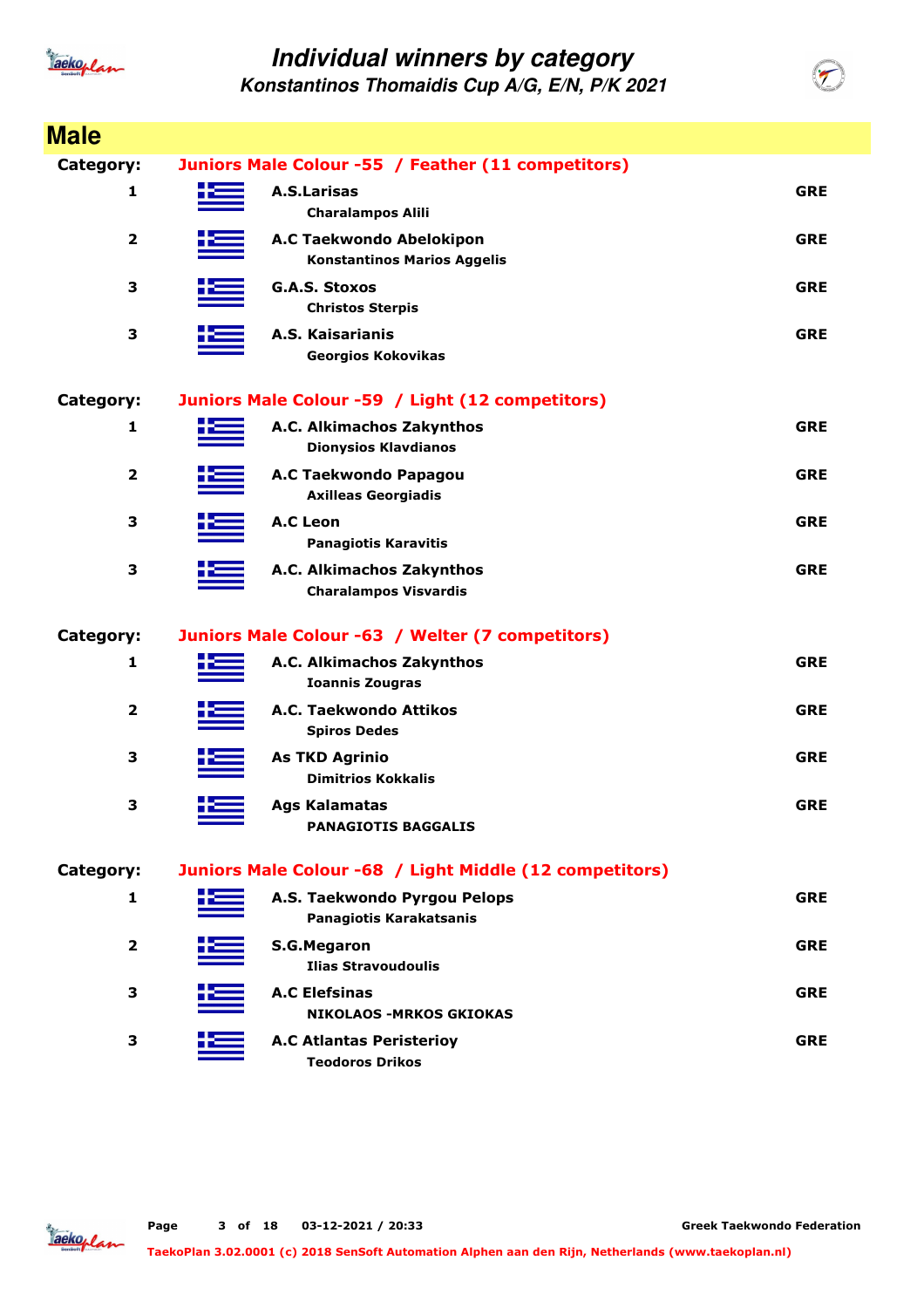

| <b>Male</b>             |       |                                                                       |            |
|-------------------------|-------|-----------------------------------------------------------------------|------------|
| Category:               |       | Seniors Male Black -63 / Bantam (12 competitors)                      |            |
| 1                       | n dên | A.S.Spartakos<br><b>Marios Tsiaousis</b>                              | <b>GRE</b> |
| $\overline{\mathbf{2}}$ |       | A.C. Aiantas Agiou Dimitriou<br><b>Antonios Kalogriopoulos</b>        | <b>GRE</b> |
| 3                       |       | A.C. Aiantas Agiou Dimitriou<br><b>Alexandros Alexopoulos</b>         | <b>GRE</b> |
| 3                       |       | A.C Taekwondo Papagou<br><b>Ioannis Charamis</b>                      | <b>GRE</b> |
| Category:               |       | Seniors Male Black -68 / Feather (11 competitors)                     |            |
| 1                       |       | <b>A.C TKD Keumgang</b><br><b>Antonio De Fazio</b>                    | <b>GRE</b> |
| $\overline{\mathbf{2}}$ |       | <b>A.C TKD Keumgang</b><br><b>Savvas Koktsidis</b>                    | <b>GRE</b> |
| З                       |       | A.C. Aiantas Agiou Dimitriou<br>Panagiotis michalopoulos              | <b>GRE</b> |
| 3                       |       | A.G.O Dyt. Attikis Poseidon<br><b>Meletios Roussis</b>                | <b>GRE</b> |
| Category:               |       | Seniors Male Black -74 / Light (9 competitors)                        |            |
| 1                       |       | <b>A.C TKD Keumgang</b><br><b>Panagiotis Grigorios Kasidiaris</b>     | <b>GRE</b> |
| $\overline{\mathbf{2}}$ |       | <b>A.C TKD Keumgang</b><br><b>Grigorios Rigas</b>                     | <b>GRE</b> |
| 3                       |       | <b>A.C Atlantas Peristeriov</b><br><b>Nikolaos-Aggelos Spyirellis</b> | <b>GRE</b> |
| 3                       |       | A.C Taekwondo Papagou<br><b>Konstantinos Vlachos</b>                  | <b>GRE</b> |
| Category:               |       | Seniors Male Colour -54 / Fin (3 competitors)                         |            |
| 1                       |       | Sillogos Olympiakon Athlimaton Byrona<br><b>Evagelos Ntemeroukas</b>  | <b>GRE</b> |
| 2                       |       | <b>A.C Olympion Romi</b><br><b>Panagiotis Tsiolas</b>                 | <b>GRE</b> |
| З                       |       | A.C Taekwondo Abelokipon<br>Aras Hasemi                               | <b>GRE</b> |

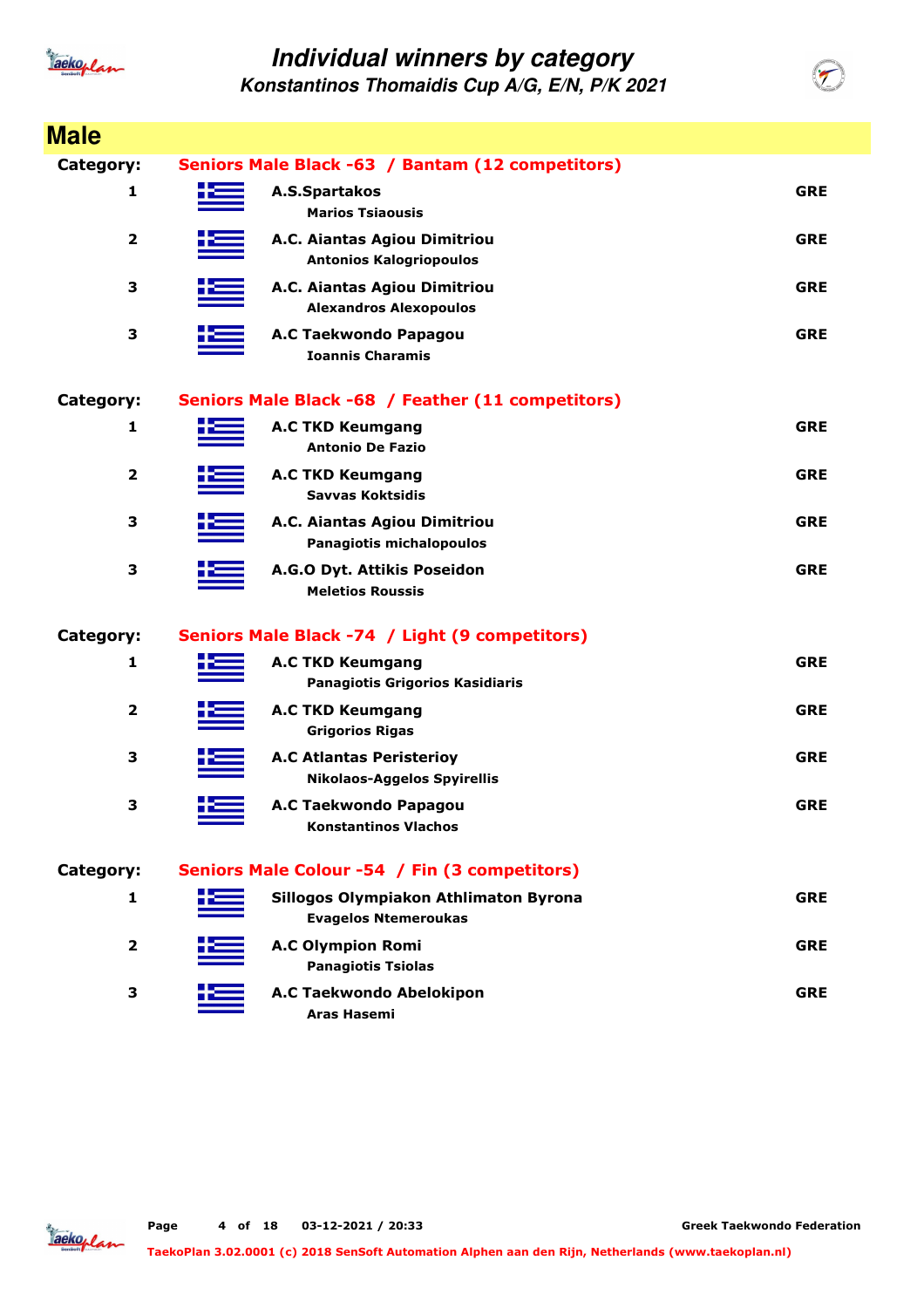

**Konstantinos Thomaidis Cup A/G, E/N, P/K 2021**

| <b>Male</b>             |                                                                |            |
|-------------------------|----------------------------------------------------------------|------------|
| <b>Category:</b>        | Seniors Male Colour -58 / Fly (3 competitors)                  |            |
| 1                       | A.C. Entelechia<br><b>Ioannis Flessas</b>                      | <b>GRE</b> |
| $\overline{\mathbf{2}}$ | A.C. TKD Agia Paraskevi<br><b>Nikolaos Koutsogiannis</b>       | <b>GRE</b> |
| 3                       | A.C Taekwondo Abelokipon<br><b>Sideris Tsanaktsis</b>          | <b>GRE</b> |
| <b>Category:</b>        | Seniors Male Colour -63 / Bantam (4 competitors)               |            |
| 1                       | <b>A.C Olympion Romi</b><br><b>Angelos Emmanouil Dretakis</b>  | <b>GRE</b> |
| $\overline{\mathbf{2}}$ | <b>A.C Zeus Aspropyrgou</b><br><b>Dimitris Pagonis</b>         | <b>GRE</b> |
| 3                       | <b>A.S.N.Ionias Attikis</b><br><b>Ioannis Kapiniaris</b>       | <b>GRE</b> |
| 3                       | A.G.S. Protoporos<br><b>Athanasios Karapistolis</b>            | <b>GRE</b> |
| <b>Category:</b>        | Seniors Male Colour -68 / Feather (7 competitors)              |            |
| $\mathbf{1}$            | A.C.Taekwondo Foinix<br><b>Aristeidis Papapetrou</b>           | <b>GRE</b> |
| $\overline{\mathbf{2}}$ | <b>A.O. Titanes Peristeriou</b><br><b>Antonios Velivasakis</b> | <b>GRE</b> |
| З                       | A.S.Paianias 'paian'<br><b>Christos Trapatselis</b>            | <b>GRE</b> |
| 3                       | <b>Gas Messinis</b><br><b>Dimitrios Giannopoulos</b>           | <b>GRE</b> |
| Category:               | Seniors Male Colour -74 / Light (10 competitors)               |            |
| 1                       | <b>A.S Spartacos Vrilission</b><br><b>Dimitrios PETROU</b>     | <b>GRE</b> |
| 2                       | <b>A.C Olympiakos Nikaias</b><br><b>Georgios Vazos</b>         | <b>GRE</b> |
| 3                       | <b>A.C Leon</b><br><b>FOTIOS MANOLAS</b>                       | <b>GRE</b> |
| 3                       | A.C. Niki Iliou<br><b>Manos Mpatsios</b>                       | <b>GRE</b> |

Jackoplan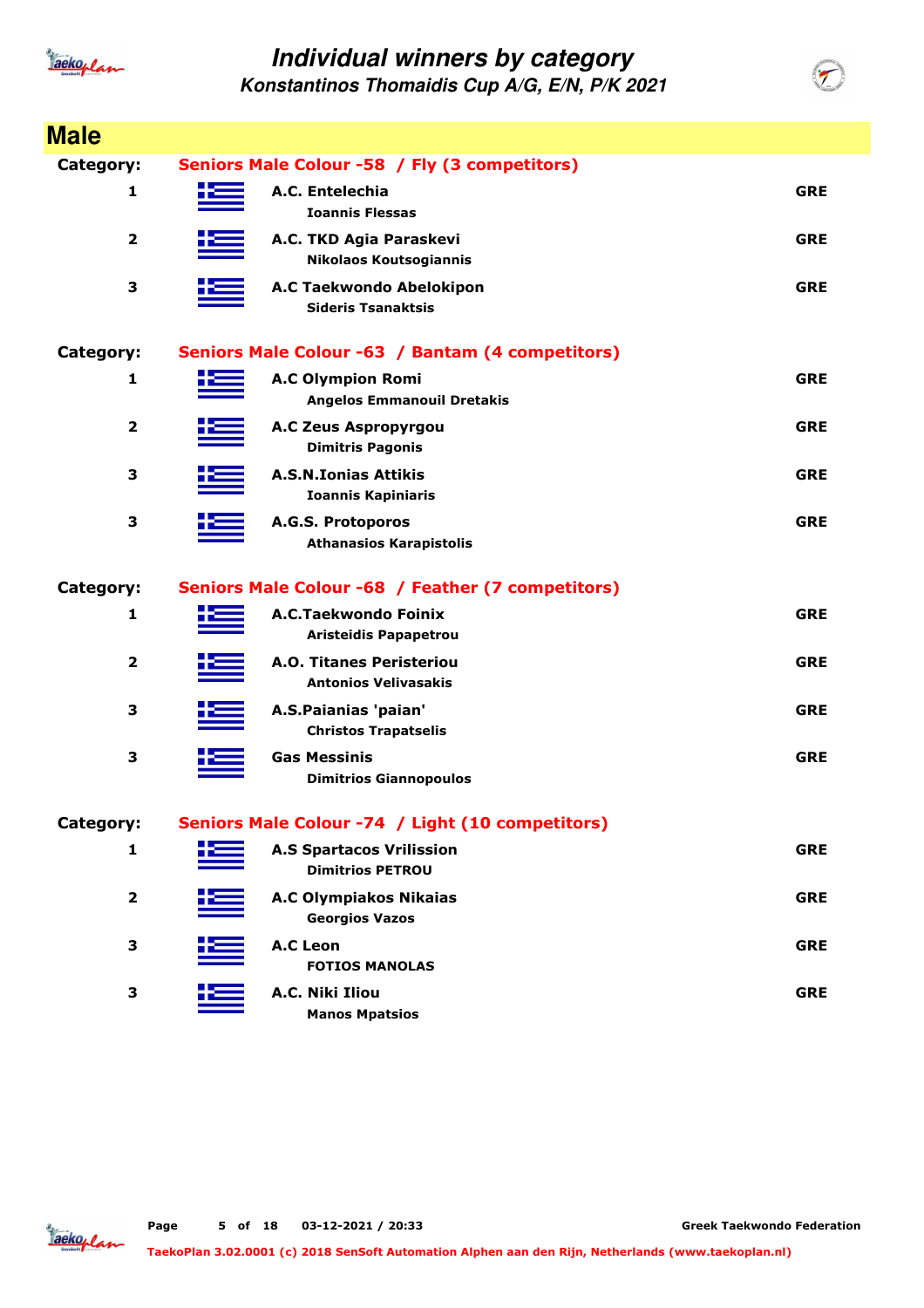

**Konstantinos Thomaidis Cup A/G, E/N, P/K 2021**

| <b>Male</b>             |                                                                          |            |
|-------------------------|--------------------------------------------------------------------------|------------|
| Category:               | Cadets 09 Male Black -45 / (7 competitors)                               |            |
| 1                       | A.C. Attiki Dynami<br><b>Konstantinos Gerardis</b>                       | <b>GRE</b> |
| $\overline{\mathbf{2}}$ | A.C. Antimaxos<br><b>Ioannis Fragkopoulos</b>                            | <b>GRE</b> |
| 3                       | <b>A.C TKD Keumgang</b><br><b>Christoforos Goudis</b>                    | <b>GRE</b> |
| 3                       | <b>Ac Fight Club Patras</b><br><b>Nikos GKLAVAS</b>                      | <b>GRE</b> |
| Category:               | Cadets 09 Male Black -49 / (5 competitors)                               |            |
| $\mathbf{1}$            | A.C. Attiki Dynami<br><b>Giorgos Iliopoulos</b>                          | <b>GRE</b> |
| $\overline{\mathbf{2}}$ | A.C. Virona<br><b>Emmanouil Gompakis</b>                                 | <b>GRE</b> |
| 3                       | <b>Athletic Club Tirnavos</b><br><b>Alexandros Ntovas</b>                | <b>GRE</b> |
| Category:               | Cadets 09 Male Black -53 / (2 competitors)                               |            |
| $\mathbf{1}$            | A.C. Taekwondo Varis<br><b>Orfeas Dunne</b>                              | <b>GRE</b> |
| $\overline{\mathbf{2}}$ | Fotia<br><b>Marios Gavalas</b>                                           | <b>GRE</b> |
| <b>Category:</b>        | Cadets 09 Male Colour -33 / (6 competitors)                              |            |
| 1                       | A.C. Aiantas Agiou Dimitriou<br><b>Andreas - Marios Rigas</b>            | <b>GRE</b> |
| $\overline{\mathbf{2}}$ | A.C. Pileas<br>Dimitrios-Marios Mamakos                                  | <b>GRE</b> |
| 3                       | A.C. Antimaxos<br><b>Nikolaos Lagounaris</b>                             | <b>GRE</b> |
| 3                       | <b>Ac Nikh Paianias Glikon Neron</b><br><b>Vasilios Dionisios Mammos</b> | <b>GRE</b> |
| <b>Category:</b>        | Cadets 09 Male Colour -37 / (9 competitors)                              |            |
| 1                       | A.C. Alkimachos Zakynthos<br><b>Dimitrios Zougras</b>                    | <b>GRE</b> |
| $\overline{\mathbf{2}}$ | A.C. Alkimachos Zakynthos<br><b>Petros Koutsis</b>                       | <b>GRE</b> |
| 3                       | A.C.Taekwondo Foinix<br><b>Vasileios Triantafillopoulos</b>              | <b>GRE</b> |
| 3                       | A.S. Ethnikos 95<br><b>Nikiforos Kasomoulis</b>                          | <b>GRE</b> |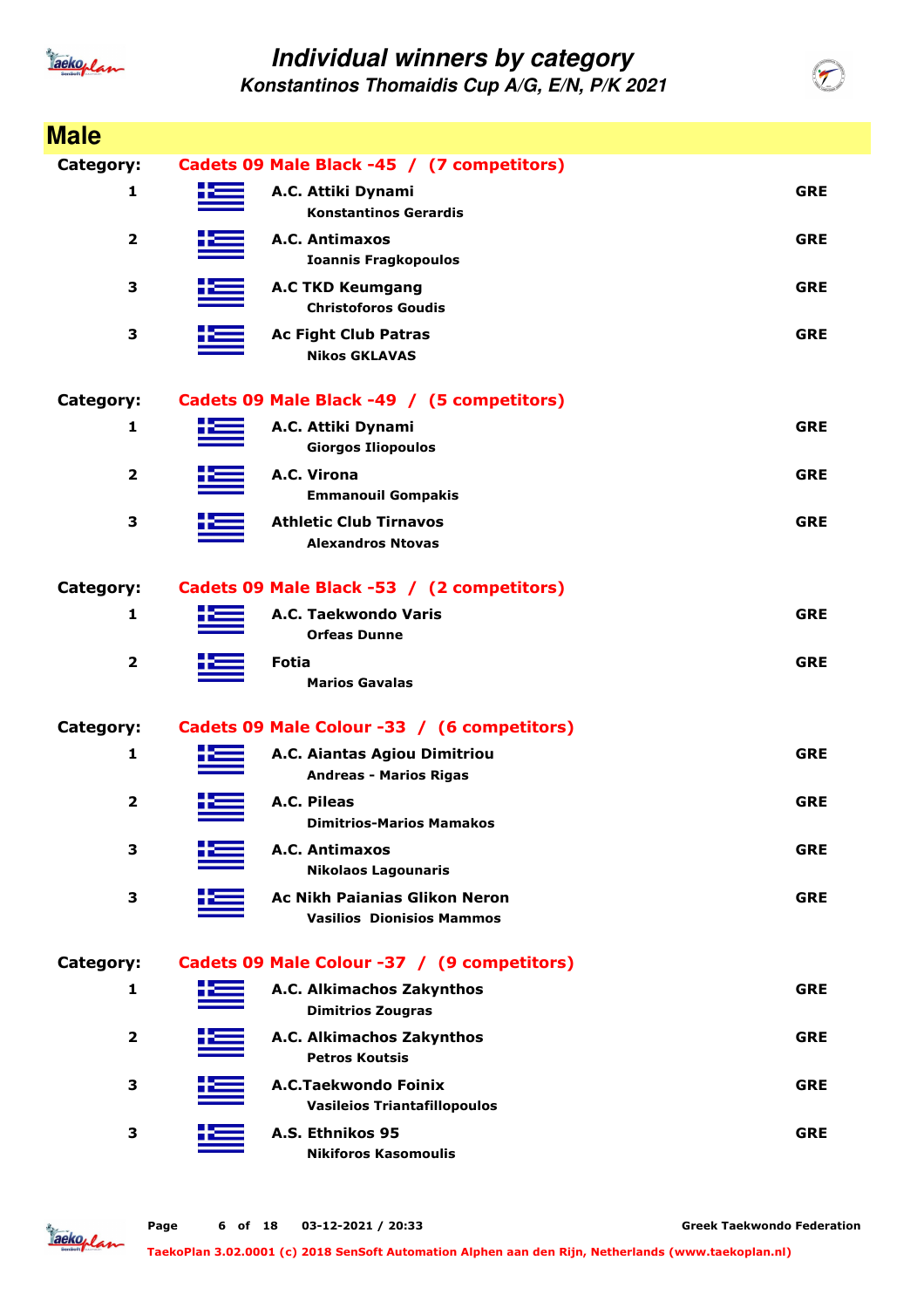

**Konstantinos Thomaidis Cup A/G, E/N, P/K 2021**

| <b>Male</b>             |                                                                     |            |
|-------------------------|---------------------------------------------------------------------|------------|
| <b>Category:</b>        | Cadets 09 Male Colour -41 / (17 competitors)                        |            |
| 1                       | <b>S.C Peristeriou</b><br><b>Christos Bakalexis</b>                 | <b>GRE</b> |
| $\overline{2}$          | <b>Ac Aiantas Pefkis</b><br><b>Emmanouil Xilinakis</b>              | <b>GRE</b> |
| 3                       | <b>Asg TKD Melission</b><br><b>Xristos Kanavakis</b>                | <b>GRE</b> |
| 3                       | Argolida Taekwondo Union GSC<br><b>Agellos Mpezan</b>               | <b>GRE</b> |
| Category:               | Cadets 10 Male Black -33 / (6 competitors)                          |            |
| 1                       | <b>TKD Ac Corinthian Fighters</b><br><b>Lambros Tsirakis</b>        | <b>GRE</b> |
| $\overline{2}$          | <b>Ef Agonizesthe</b><br><b>Georgios Stavroulis</b>                 | <b>GRE</b> |
| 3                       | A. C. TKD N. Psychiko<br><b>Ilias Fokianos</b>                      | <b>GRE</b> |
| 3                       | <b>Ac Nikh Paianias Glikon Neron</b><br><b>Stefanos Reisopoulos</b> | <b>GRE</b> |
| Category:               | Cadets 10 Male Black -37 / (6 competitors)                          |            |
| 1                       | A.C. Aiantas Agiou Dimitriou<br><b>Sarantis Drosos</b>              | <b>GRE</b> |
| $\overline{\mathbf{2}}$ | A.C. Aiantas Agiou Dimitriou<br><b>Vasileios Sideris</b>            | <b>GRE</b> |
| 3                       | <b>Ags Alki</b><br><b>Anastasis Gritsopoulos</b>                    | <b>GRE</b> |
| 3                       | A.C Nikeas Alaiskas Team<br><b>Ioannis Karikis</b>                  | <b>GRE</b> |
| Category:               | Cadets 10 Male Black -41 / (4 competitors)                          |            |
| 1                       | A.C.Mitilini<br><b>Michalis Psarianos</b>                           | <b>GRE</b> |
| $\overline{\mathbf{2}}$ | A.C. Taekwondo Varis<br><b>Pavlos Cheiladakis</b>                   | <b>GRE</b> |
| 3                       | <b>Ac Kolonou Alaiskas Team</b><br><b>Angelos Soubasis</b>          | <b>GRE</b> |
| З                       | <b>A.C Atlantas Peristerioy</b><br><b>Andreas Katsigiannis</b>      | <b>GRE</b> |

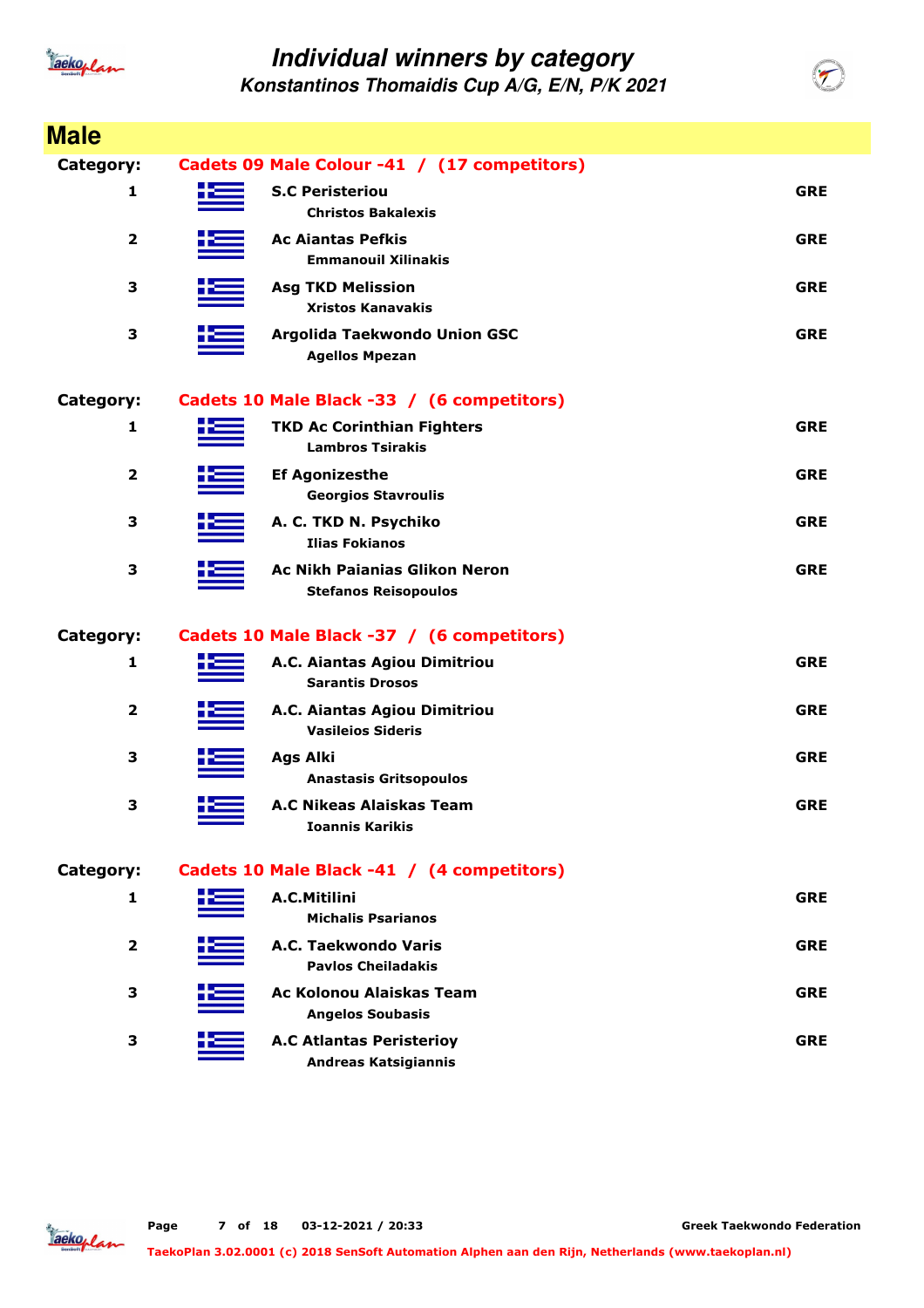

| <b>Male</b>             |                                                                  |            |
|-------------------------|------------------------------------------------------------------|------------|
| Category:               | Cadets 10 Male Colour -53 / (4 competitors)                      |            |
| 1                       | A.C. Flegon<br><b>Dimitris Mitratzas</b>                         | <b>GRE</b> |
| $\mathbf{2}$            | A.C Athilisi Nikaias<br>alexandros dinerakis                     | <b>GRE</b> |
| 3                       | <b>Ac TKD Kyparissia</b><br><b>Konstantinos Georgiopoulos</b>    | <b>GRE</b> |
| 3                       | <b>Dinami Amarousiou</b><br><b>Christos Chatzileonidas</b>       | <b>GRE</b> |
| Category:               | Cadets 10 Male Colour -57 / (6 competitors)                      |            |
| 1                       | A.P.S.Livadeias 'gerakia'<br><b>Kostantinos Papalambros</b>      | <b>GRE</b> |
| $\overline{\mathbf{2}}$ | A.C. TKD Agia Paraskevi<br><b>Sotirios Kampanis</b>              | <b>GRE</b> |
| 3                       | <b>As Maiandros</b><br><b>Nikolaos Soulas</b>                    | <b>GRE</b> |
| 3                       | A.S. Ethnikos 95<br><b>Panagiotis Kompoholis</b>                 | <b>GRE</b> |
| Category:               | Cadets 10 Male Colour -61 / (5 competitors)                      |            |
| 1                       | <b>As Lofos Peristeriou</b><br><b>Xristos Markopoulos</b>        | <b>GRE</b> |
| $\overline{2}$          | A.S Ear Ag.Stefanou<br><b>Theodoris Ioakimidis</b>               | <b>GRE</b> |
| 3                       | A.C. Aris Ano Patision<br><b>Dimitrios Panagiotis Meimarakis</b> | <b>GRE</b> |
| 3                       | A.C. Atrapos Halandri<br><b>Athanasios Alexopoulos</b>           | <b>GRE</b> |
| Category:               | Cadets 10 Male Colour -65 / (2 competitors)                      |            |
| 1                       | A.C Taekwondo Abelokipon<br><b>Aggelos Tsohantaris</b>           | <b>GRE</b> |
| $\mathbf{2}$            | <b>A.C Theagenis Kallitheas</b><br><b>DIMOSTHENIS NIKOLAOU</b>   | <b>GRE</b> |
| Category:               | Cadets 10 Male Colour +65 / (2 competitors)                      |            |
| 1                       | <b>A.S Spartacos Vrilission</b><br><b>Odysseas VIANITAKIS</b>    | <b>GRE</b> |
| $\overline{2}$          | A.C. Aiantas Agiou Dimitriou<br><b>Dimitris Staikos</b>          | <b>GRE</b> |

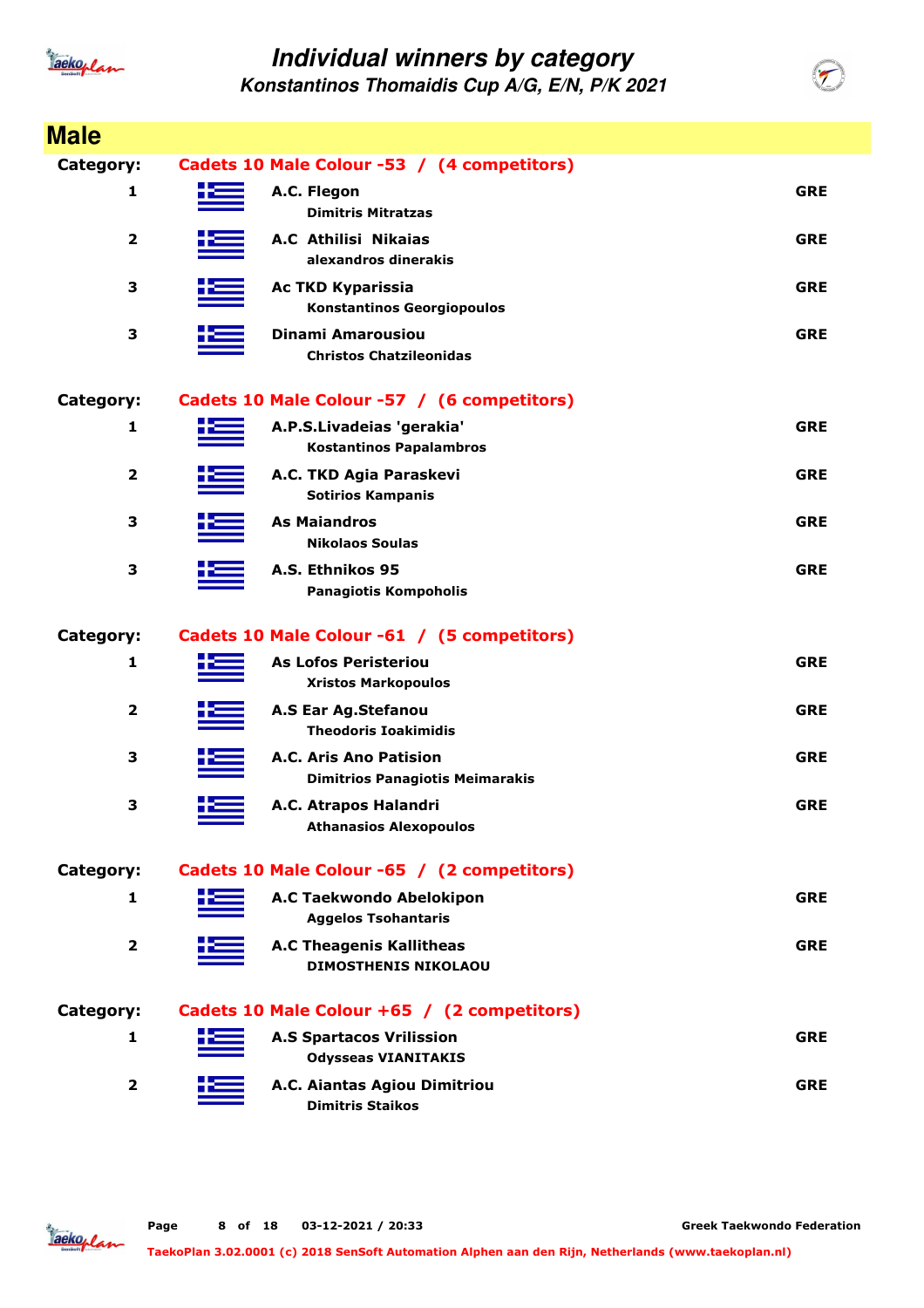

| <b>Male</b>             |                                                                                 |            |
|-------------------------|---------------------------------------------------------------------------------|------------|
| Category:               | Cadets 07 Male Black -49 / (6 competitors)                                      |            |
| 1                       | Syllogos Olympiakon Athlimaton Argoys<br><b>Christos Koligliatis</b>            | <b>GRE</b> |
| $\overline{\mathbf{2}}$ | A.C.Mitilini<br><b>Andreas Kontonikas</b>                                       | <b>GRE</b> |
| 3                       | A.C. Cobra Iliou<br><b>KONSTANTINOS SKOURAS</b>                                 | <b>GRE</b> |
| 3                       | A.S. Taekwondo Keratsiniou<br><b>Minas Pirsos</b>                               | <b>GRE</b> |
| Category:               | Cadets 07 Male Black -53 / (8 competitors)                                      |            |
| 1                       | A.C. TKD Arion 2005<br><b>Andronikos Kandylis</b>                               | <b>GRE</b> |
| $\overline{\mathbf{2}}$ | A.S. Ethnikos 95<br><b>Theodoros Provataris</b>                                 | <b>GRE</b> |
| 3                       | <b>G.C Taekwondo Axilleas Aigaleo</b><br><b>Ioannis Kafataridis</b>             | <b>GRE</b> |
| 3                       | <b>Ac TKD Mandras</b><br>Angjelos Kaci                                          | <b>GRE</b> |
| Category:               | Cadets 07 Male Colour -49 / (4 competitors)                                     |            |
| 1                       | A.C Dynami Korydallou<br><b>Dimitrios Kiriakopoylos</b>                         | <b>GRE</b> |
| $\overline{\mathbf{2}}$ | <b>A.C Platon</b><br><b>Angelos Papadopoulos</b>                                | <b>GRE</b> |
| 3                       | A.S.Taekwondo Peramatos Dimou Milopotamou Reth<br><b>Dimitrios Tampouratzis</b> | <b>GRE</b> |
| 3                       | Ao Eypiridai<br><b>Georgios Skepetaris</b>                                      | <b>GRE</b> |
| Category:               | Cadets 07 Male Colour -53 / (11 competitors)                                    |            |
| 1                       | Ac Kolonou Alaiskas Team<br>Nikolai Vasilev                                     | <b>GRE</b> |
| $\overline{\mathbf{2}}$ | <b>Fotia</b><br><b>Dimitris Kalpouzanis</b>                                     | <b>GRE</b> |
| 3                       | A.C. Attiki Dynami<br><b>Christos Seretis</b>                                   | <b>GRE</b> |
| 3                       | A. O. Zeys TKD Lamias<br><b>Evangelos Alexias</b>                               | <b>GRE</b> |

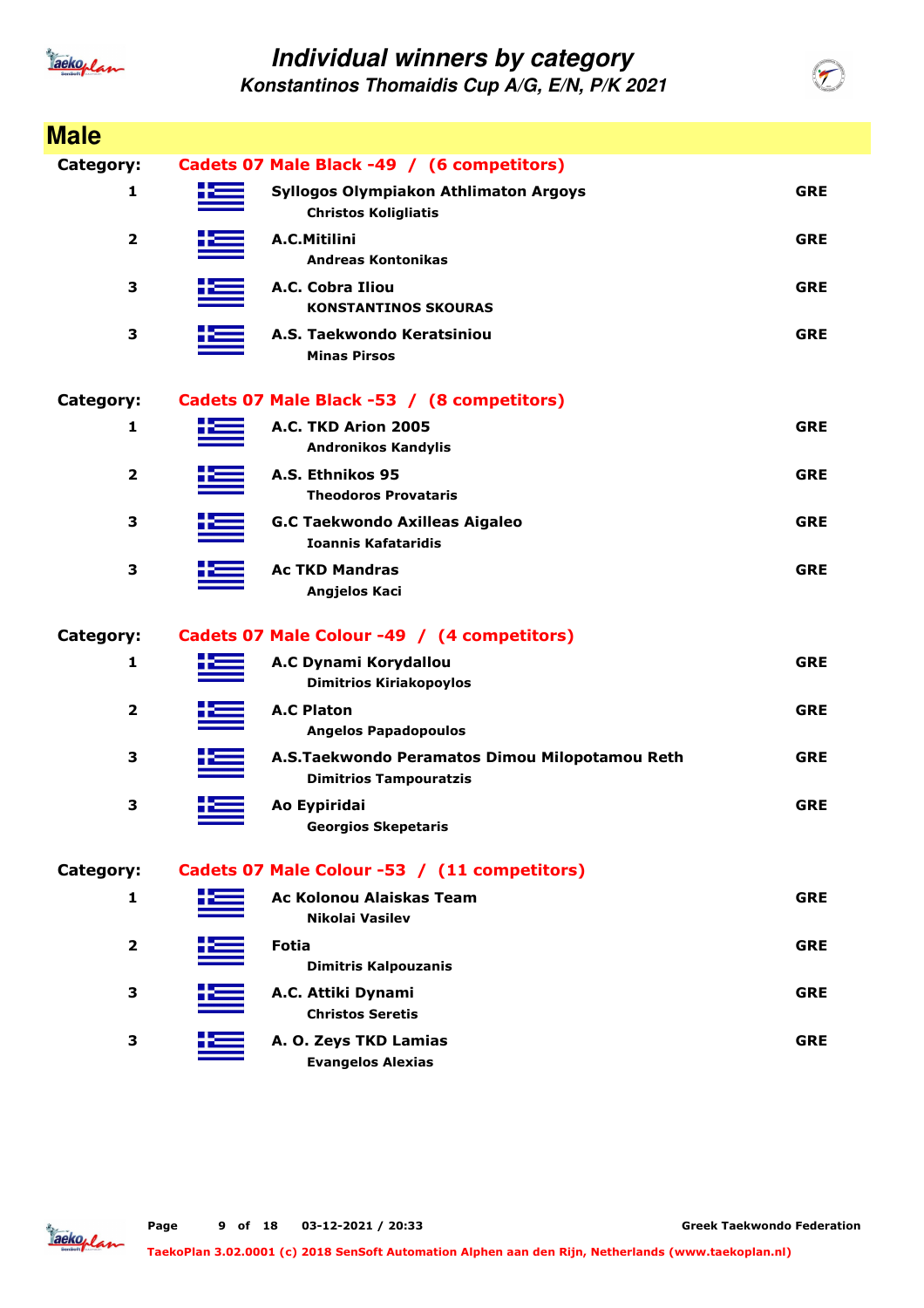

**Konstantinos Thomaidis Cup A/G, E/N, P/K 2021**

| <b>Male</b>             |   |                                                             |            |  |
|-------------------------|---|-------------------------------------------------------------|------------|--|
| Category:               |   | Cadets 07 Male Colour -57 / (10 competitors)                |            |  |
| 1                       | 些 | <b>A.C Olympiakos Nikaias</b><br><b>Euagelos Mantziaris</b> | <b>GRE</b> |  |
| $\overline{\mathbf{2}}$ | 些 | <b>As Maiandros</b><br><b>Konstantinos Armakolas</b>        | <b>GRE</b> |  |
| з                       | 些 | A.C Taekwondo Papagou<br><b>Christos Kaltsos</b>            | <b>GRE</b> |  |
| 3                       | 些 | <b>A.S. TKD Pelopidas</b><br><b>Panagiotis Diakoumakos</b>  | <b>GRE</b> |  |

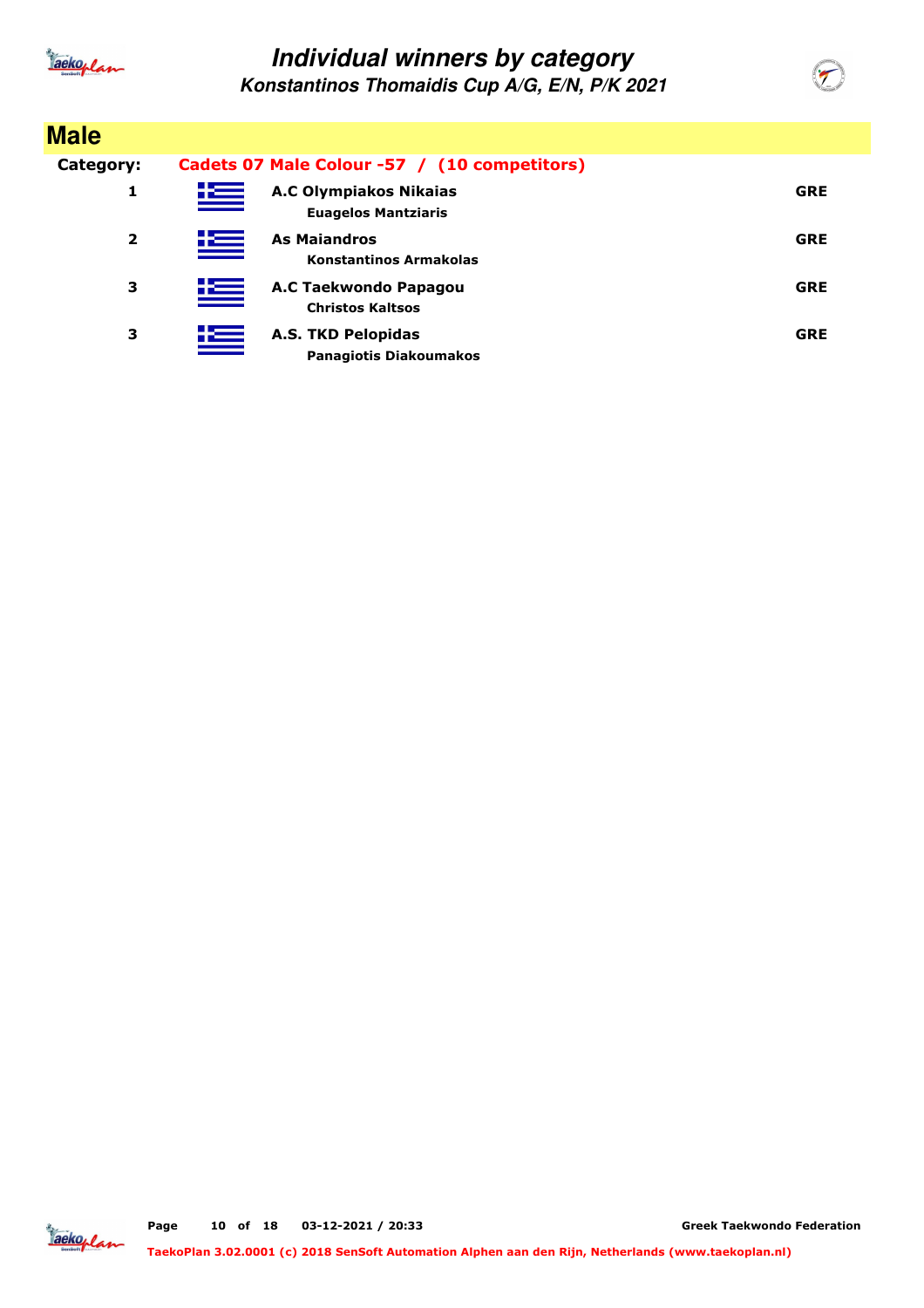

**Konstantinos Thomaidis Cup A/G, E/N, P/K 2021**

| <b>Female</b>    |      |                                                                |            |
|------------------|------|----------------------------------------------------------------|------------|
| Category:        |      | Cadets 08 Female Black -47 / Welter (4 competitors)            |            |
| 1                |      | A.C. Aiantas Agiou Dimitriou<br>Anastasia Tavlaridou           | <b>GRE</b> |
| 2                |      | A.C. Antimaxos<br>Evdokia Gkorlia                              | <b>GRE</b> |
| 3                |      | A.C. Nea Dinami Geraka<br>Kalliopi Dedemadi                    | <b>GRE</b> |
| 3                |      | <b>As Lofos Peristeriou</b><br>Xristiana Zania                 | <b>GRE</b> |
| <b>Category:</b> |      | Cadets 08 Female Black -51 / Light middle (2 competitors)      |            |
| 1                |      | A.C. Titormos Aitoloakarnanias<br>Niki Giannioti               | <b>GRE</b> |
| 2                |      | A.G.O Dyt. Attikis Poseidon<br><b>Eleni Mpimpi</b>             | <b>GRE</b> |
| <b>Category:</b> |      | Cadets 08 Female Black -55 / Middle (7 competitors)            |            |
| 1                |      | <b>A.S Spartacos Vrilission</b><br><b>Evangelia PAPAGIANNI</b> | <b>GRE</b> |
| 2                |      | <b>A.C Atlantas Peristerioy</b><br>Maria-Lidia Nikolitsa       | <b>GRE</b> |
| 3                |      | A.C. Aiantas Agiou Dimitriou<br>Athanasia Sardeli              | <b>GRE</b> |
| 3                |      | A.G.S. Korydallou<br>Aspasia Zarali                            | <b>GRE</b> |
| Category:        |      | Cadets 08 Female Colour -37 / Bantam (4 competitors)           |            |
| 1                | H 22 | <b>Atlas Kalymnou</b><br>Viki Gintidi                          | <b>GRE</b> |
| 2                |      | A.C. Antimaxos<br>Konstantina Apostolopoulou                   | <b>GRE</b> |
| 3                |      | <b>A.S. Korinthias</b><br>Eleni - Vasiliki Agelaki             | <b>GRE</b> |
| 3                |      | <b>Pas Ikaros</b><br>Vasiliki Tsounou                          | <b>GRE</b> |
| <b>Category:</b> |      | Cadets 08 Female Colour -41 / Feather (2 competitors)          |            |
| 1                |      | <b>G.C Taekwondo Axilleas Aigaleo</b><br>Katerina Kantzou      | <b>GRE</b> |
| $\mathbf 2$      |      | <b>G.A.S Maxites Mesolongiou</b><br>Eleni Kostopoulou          | <b>GRE</b> |

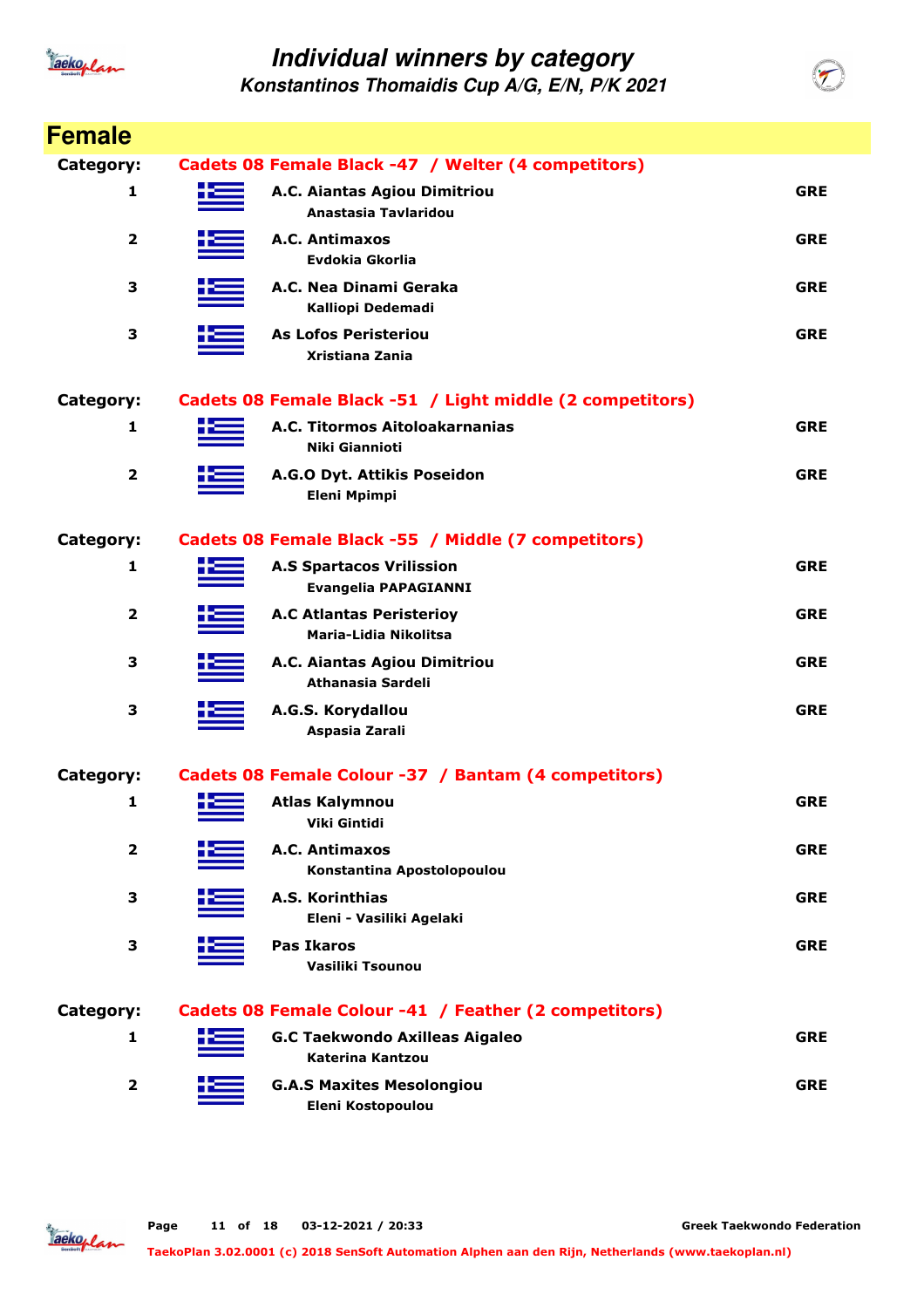

| <b>Female</b>  |   |                                                                 |            |
|----------------|---|-----------------------------------------------------------------|------------|
| Category:      |   | Cadets 08 Female Colour -44 / Light (10 competitors)            |            |
| 1              | æ | <b>Momentum Taekwondo</b><br>Zoe Tsoupi                         | <b>GRE</b> |
| 2              |   | Sillogos Olympiakon Athlimaton Byrona<br><b>Maria Anna Koui</b> | <b>GRE</b> |
| 3              |   | <b>A.M.C Kentayros Astakoy</b><br>Sofia Makri                   | <b>GRE</b> |
| 3              |   | A.C. Tae Kwon Do Akrotiriou<br><b>Maria Michelaki</b>           | <b>GRE</b> |
| Category:      |   | Cadets 08 Female Colour -47 / Welter (10 competitors)           |            |
| 1              |   | <b>Atlas Kalymnou</b><br>Ageliki Nistazou                       | <b>GRE</b> |
| $\overline{2}$ |   | A.C Nikeas Alaiskas Team<br>Panagiota Tzanopoulou               | <b>GRE</b> |
| 3              |   | A.S. Ethnikos 95<br>Panagiota Michalopoulou                     | <b>GRE</b> |
| 3              |   | <b>A.S.N.Ionias Attikis</b><br>Aikaterini Fountoulaki           | <b>GRE</b> |
| Category:      |   | Juniors Female Black -55 / Welter (14 competitors)              |            |
| 1              |   | A.C. Virona<br><b>Ekaterini Karkasi</b>                         | <b>GRE</b> |
| 2              |   | A.C. Virona<br>Athanasia Patatoukaki                            | <b>GRE</b> |
| 3              |   | A.C.Dafni<br>Athanasia Repoulia                                 | <b>GRE</b> |
| 3              |   | A.S. Korinthias<br>Sofia Christina Tzamaria                     | <b>GRE</b> |
| Category:      |   | Juniors Female Black -59 / Light Middle (10 competitors)        |            |
| 1              |   | A.C. Virona<br>Anna Maria Kriatsioti                            | <b>GRE</b> |
| $\overline{2}$ |   | A.C. Aiantas Agiou Dimitriou<br>Georgia Stamellou               | <b>GRE</b> |
| 3              |   | <b>As TKD Agrinio</b><br>Chrysanthi Yfanti                      | <b>GRE</b> |
| 3              |   | A.C.Mitilini<br>Eytixia Kamini                                  | <b>GRE</b> |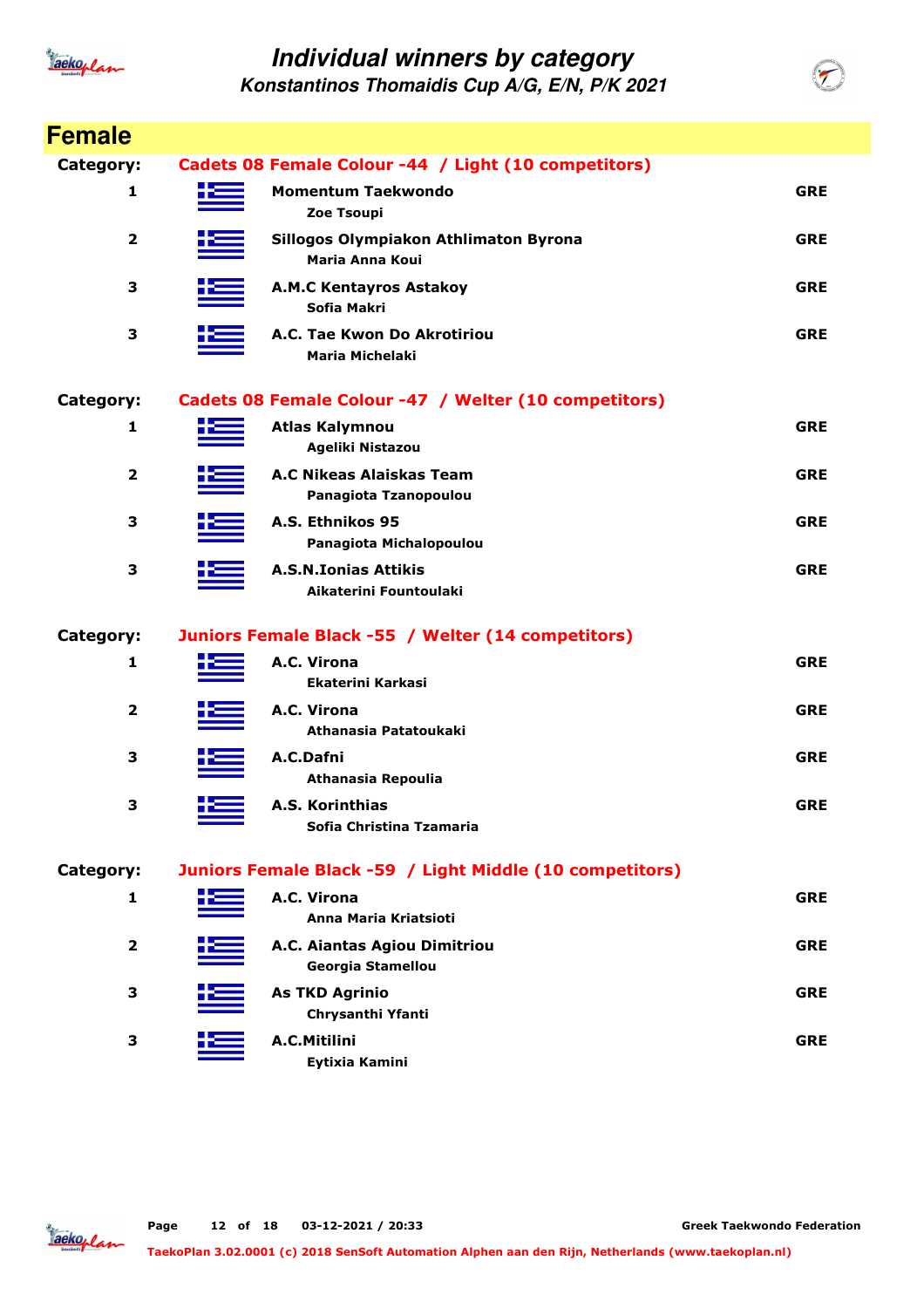

**Konstantinos Thomaidis Cup A/G, E/N, P/K 2021**

| <b>Female</b>           |                                                     |                                                          |            |  |
|-------------------------|-----------------------------------------------------|----------------------------------------------------------|------------|--|
| Category:               | Juniors Female Colour -49 / Feather (9 competitors) |                                                          |            |  |
| 1                       | ک د                                                 | A. O. Zeys TKD Lamias<br>Eleni Liagka                    | <b>GRE</b> |  |
| $\overline{\mathbf{2}}$ |                                                     | A.S. Agonas<br>Sofia Goni                                | <b>GRE</b> |  |
| 3                       |                                                     | A.S. Dynami Patrwn<br>Dimitra Synodinou                  | <b>GRE</b> |  |
| 3                       |                                                     | A.C.Dafni<br>Vasiliki Papathanasiou                      | <b>GRE</b> |  |
| Category:               |                                                     | Juniors Female Colour -52 / Light (10 competitors)       |            |  |
| 1                       |                                                     | <b>A.C TKD Evritanias</b><br><b>Maria Koniaviti</b>      | <b>GRE</b> |  |
| 2                       |                                                     | A.C Iachi<br>Androniki Fori                              | <b>GRE</b> |  |
| 3                       |                                                     | <b>A.C Olympiakos Nikaias</b><br>Magdalini Zavitsanou    | <b>GRE</b> |  |
| 3                       |                                                     | A.C. Acharnon K.Paleologos<br><b>Maria Souslikova</b>    | <b>GRE</b> |  |
| Category:               |                                                     | Juniors Female Colour -55 / Welter (9 competitors)       |            |  |
| 1                       |                                                     | <b>A.C TKD Keumgang</b><br><b>Ioanna De Fatzio</b>       | <b>GRE</b> |  |
| $\overline{\mathbf{2}}$ |                                                     | <b>A.C Attalos Metamorfosis</b><br>Sofia Vourvoulaki     | <b>GRE</b> |  |
| З                       |                                                     | A.C.Dafni<br>Georgia Kyriakouli                          | <b>GRE</b> |  |
| 3                       |                                                     | Ac Kolonou Alaiskas Team<br>Andriana Soumpasi            | <b>GRE</b> |  |
| Category:               |                                                     | Seniors Female Colour -49 / Fly (2 competitors)          |            |  |
| 1                       |                                                     | A.C. Entelechia<br>Sofia Poulikidou                      | <b>GRE</b> |  |
| 2                       |                                                     | <b>G.A.S. Stoxos</b><br>Antriana-Terpsithea Papadogianni | <b>GRE</b> |  |
| Category:               |                                                     | Seniors Female Colour -53 / Bantam (4 competitors)       |            |  |
| 1                       |                                                     | A.C. Alkimachos Zakynthos<br>Dionysia Zougra             | <b>GRE</b> |  |
| 2                       |                                                     | <b>Ac TKD Kyparissia</b><br>Frantzeska Spyropoulou       | <b>GRE</b> |  |
| 3                       |                                                     | <b>C.A.C.Spartakos</b><br>Konstantia Gouvali             | <b>GRE</b> |  |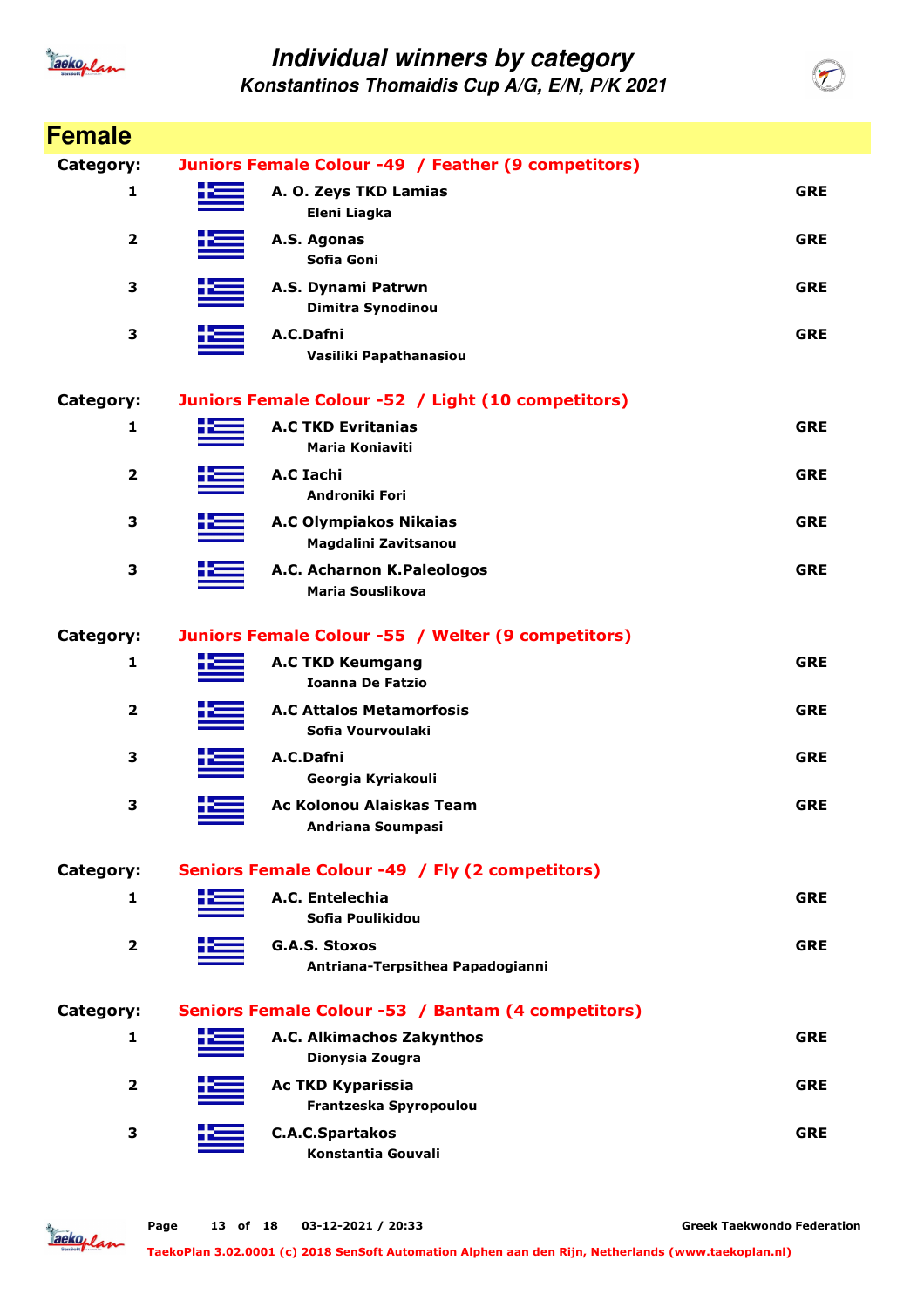

| <b>Female</b>           |     |                                                                |            |
|-------------------------|-----|----------------------------------------------------------------|------------|
| Category:               |     | Seniors Female Colour -57 / Feather (6 competitors)            |            |
| 1                       | 623 | <b>A.C Olympion Romi</b><br>Valasia Palaiothodorou             | <b>GRE</b> |
| $\overline{\mathbf{2}}$ |     | A.C. Alkimachos Zakynthos<br>Vasiliki Klonaraki                | <b>GRE</b> |
| 3                       |     | Ac Taekwondo 'doxa' Patras<br>Zografia Kouratou                | <b>GRE</b> |
| 3                       |     | Aiantas Koropiou<br><b>FOTEINI LAGOU</b>                       | <b>GRE</b> |
| Category:               |     | Seniors Female Colour -62 / Light (6 competitors)              |            |
| 1                       |     | <b>A.C Olympion Romi</b><br>Marina Fragkouli                   | <b>GRE</b> |
| $\overline{2}$          |     | <b>Momentum Taekwondo</b><br>Despoina Kalamouti                | <b>GRE</b> |
| 3                       |     | <b>Nemesis Thessalonikis</b><br>Alexandra-Konstantina Mihelaki | <b>GRE</b> |
| 3                       |     | <b>A.C Olympion Romi</b><br><b>Christina Margeti</b>           | <b>GRE</b> |
| Category:               |     | Cadets 09 Female Black -51 / (8 competitors)                   |            |
| 1                       |     | <b>G.C Taekwondo Axilleas Aigaleo</b><br>Eleutheria Vamvakaki  | <b>GRE</b> |
| $\overline{2}$          |     | <b>A.S.Larisas</b><br>Christiana Iakovaki                      | <b>GRE</b> |
| 3                       |     | A.C. Taekwondo Attikos<br>Christina Euthimiou                  | <b>GRE</b> |
| 3                       |     | A.S.Paianias 'paian'<br><b>Elpida Iliopoulou</b>               | <b>GRE</b> |
| Category:               |     | Cadets 09 Female Black -55 / (2 competitors)                   |            |
| 1                       |     | A.S. Ethnikos 95<br>Nikoletta Mpalli                           | <b>GRE</b> |
| $\overline{\mathbf{2}}$ |     | A.S. Ethnikos 95<br>Lydia Feidarou                             | <b>GRE</b> |
| Category:               |     | Cadets 09 Female Black +59 / (2 competitors)                   |            |
| 1                       |     | <b>A.C TKD Keumgang</b><br><b>Konstantina Hlia</b>             | <b>GRE</b> |
| $\mathbf{2}$            |     | Gaia Ac<br>Eleni Mastogiannni                                  | <b>GRE</b> |

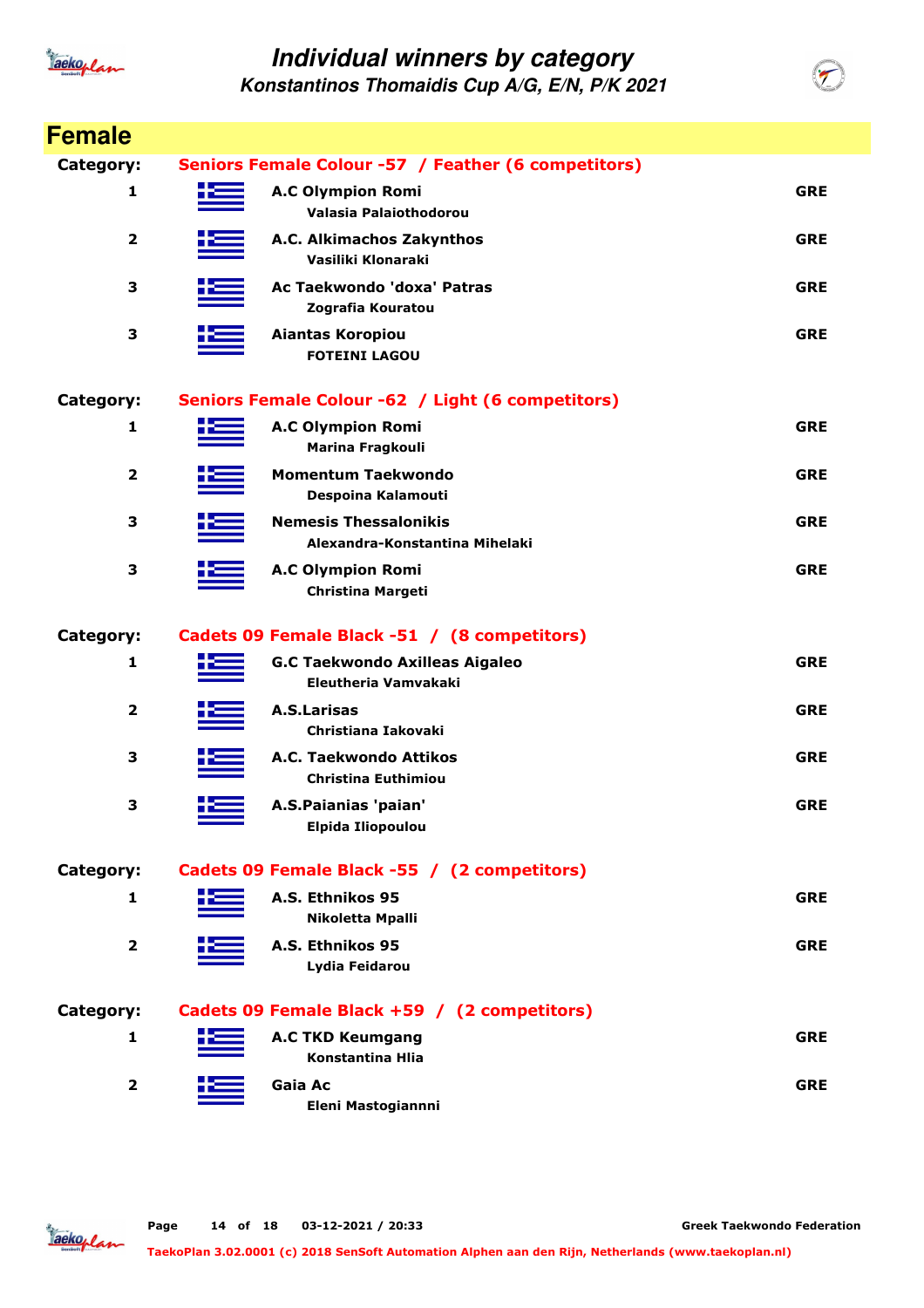

**Konstantinos Thomaidis Cup A/G, E/N, P/K 2021**

| <b>Female</b>           |                                                      |            |
|-------------------------|------------------------------------------------------|------------|
| Category:               | Cadets 09 Female Colour -37 / (5 competitors)        |            |
| 1                       | A.C Dynami Korydallou<br>Eleni Manolia Kevorkian     | <b>GRE</b> |
| $\overline{\mathbf{2}}$ | A.C. Antimaxos<br>Vasiliki Adamopoulou               | <b>GRE</b> |
| 3                       | <b>Ac Ajantas Pefkis</b><br>Margarita Kontakou       | <b>GRE</b> |
| 3                       | <b>As Maiandros</b><br><b>Lidia Tsirou</b>           | <b>GRE</b> |
| Category:               | Cadets 09 Female Colour -41 / (13 competitors)       |            |
| 1                       | A.C Nikeas Alaiskas Team<br><b>Irini Pnevmatikou</b> | <b>GRE</b> |
| 2                       | Argolida Taekwondo Union GSC<br>Evgenia Barla        | <b>GRE</b> |
| 3                       | <b>A.S.N.Ionias Attikis</b><br>Aikaterini Bourika    | <b>GRE</b> |
| 3                       | A.S. Kaisarianis<br><b>Katerina Michailidi</b>       | <b>GRE</b> |
| Category:               | Cadets 10 Female Colour -29 / (1 competitors)        |            |
| 1                       | Ao Eypiridai<br>Nefeli Karavida                      | <b>GRE</b> |
| Category:               | Cadets 10 Female Colour -33 / (7 competitors)        |            |
| 1                       | <b>Dinami Amarousiou</b><br>Paraskevi Kalogirou      | <b>GRE</b> |
| $\overline{2}$          | <b>Momentum Taekwondo</b><br>Laura Soulai            | <b>GRE</b> |
| 3                       | <b>Ac.Krites</b><br><b>Ioanna Maria Pateraki</b>     | <b>GRE</b> |
| 3                       | A.C. Achaioi<br>Despina Filipopoulou                 | <b>GRE</b> |
| Category:               | Cadets 10 Female Colour -37 / (11 competitors)       |            |
| 1                       | A.C. Taekwondo Varis<br>Sofia Protonotariou          | <b>GRE</b> |
| 2                       | <b>A.S.Arion Patras</b><br>Nikolia Sagia             | <b>GRE</b> |
| 3                       | A.S. Korinthias<br><b>Chrisa Charlafti</b>           | <b>GRE</b> |
| З                       | <b>Ac.Krites</b><br>Christina Vouta                  | <b>GRE</b> |

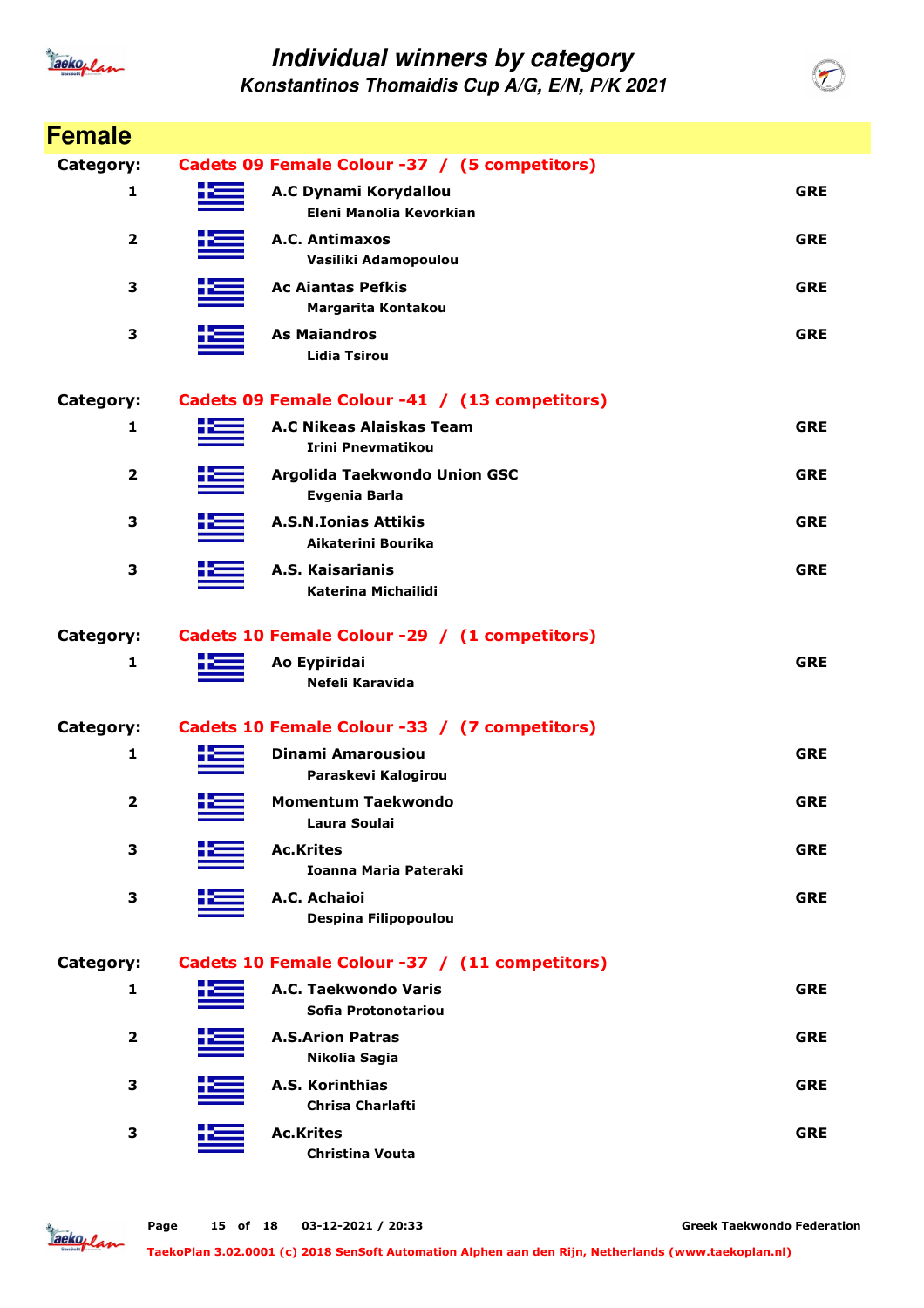

| <b>Female</b>           |                                                                    |            |
|-------------------------|--------------------------------------------------------------------|------------|
| Category:               | Cadets 10 Female Colour -41 / (10 competitors)                     |            |
| 1                       | A.S. Korinthias<br><b>Styliani Magaliou</b>                        | <b>GRE</b> |
| $\overline{\mathbf{2}}$ | A.C. Aiantas Agiou Dimitriou<br><b>Dimitra Vazaiou</b>             | <b>GRE</b> |
| 3                       | A.C Astrapi Patrwn<br><b>Nefeli Pantou</b>                         | <b>GRE</b> |
| 3                       | <b>G.A.S Maxites Mesolongiou</b><br><b>Ioanna Zeliou</b>           | <b>GRE</b> |
| Category:               | Cadets 10 Female Colour -55 / (4 competitors)                      |            |
| 1                       | <b>Atlas Kalymnou</b><br>Evdoxia Koulianou                         | <b>GRE</b> |
| $\overline{2}$          | <b>A.C Promitheas Mosxatou Attikis</b><br>Anna Moutafi             | <b>GRE</b> |
| 3                       | As Thiseas Aitoloakarnanias<br>Paraskevi Stamati                   | <b>GRE</b> |
| 3                       | A.C. Iliou O Enaretos Polemistis-Meijin<br>Konstantina Spyropoulou | <b>GRE</b> |
| Category:               | Cadets 10 Female Colour -59 / (4 competitors)                      |            |
| 1                       | <b>Dinami Amarousiou</b><br><b>Maria-Eleni Mezani</b>              | <b>GRE</b> |
| $\overline{2}$          | <b>Dinami Amarousiou</b><br>Aikaterini Patelli                     | <b>GRE</b> |
| 3                       | A.C. Parmenion<br>Paraskevi Maria Ilia                             | <b>GRE</b> |
| 3                       | <b>A.C Aineias Thnoy</b><br>Natalia Velalopoulou                   | <b>GRE</b> |
| Category:               | Cadets 10 Female Colour +59 / (8 competitors)                      |            |
| 1                       | A.G.O Poseidon N. Smirnis<br><b>Eleni Spiropoulou</b>              | <b>GRE</b> |
| $\overline{2}$          | <b>G.C Taekwondo Axilleas Aigaleo</b><br>Eirini Zournatzidi        | <b>GRE</b> |
| З                       | A.C. Taekwondo Attikos<br>Anastasia Manou                          | <b>GRE</b> |
| 3                       | <b>Ags Kalamatas</b><br>ILEKTRA PANAGIOTA APOSTOLOPOULOU           | <b>GRE</b> |

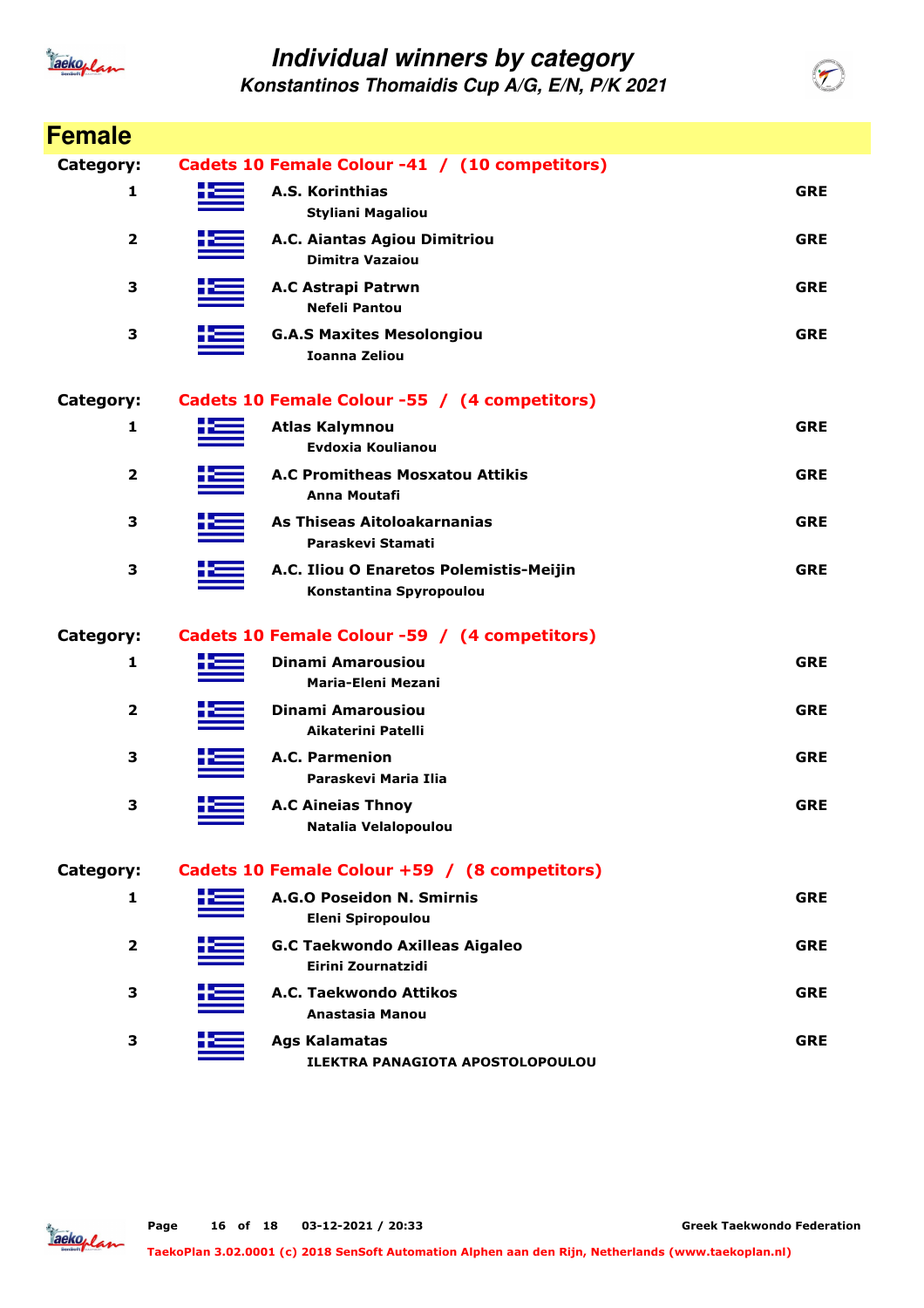

| <b>Female</b>           |                                                             |            |
|-------------------------|-------------------------------------------------------------|------------|
| Category:               | Cadets 07 Female Black -51 / (11 competitors)               |            |
| 1                       | <b>A.S.Larisas</b><br>Konstantinia Papatriantafyllou        | <b>GRE</b> |
| $\overline{\mathbf{2}}$ | <b>A.C Atlantas Peristerioy</b><br>Panagiota Katsigianni    | <b>GRE</b> |
| 3                       | <b>Fotia</b><br><b>Evelina Chorianopoulou</b>               | <b>GRE</b> |
| 3                       | <b>A.C.Aytoamyna Peristerioy</b><br><b>Dimitra Motsakou</b> | <b>GRE</b> |
| Category:               | Cadets 07 Female Black -55 / (5 competitors)                |            |
| 1                       | A.C. Aiantas Agiou Dimitriou<br>Angeliki Georgiou           | <b>GRE</b> |
| 2                       | A.C. Attiki Dynami<br>Vagia Adamopoulou                     | <b>GRE</b> |
| 3                       | A.C.Dafni<br>Dimitra Triparoli                              | <b>GRE</b> |
| 3                       | A.C.Mitilini<br>Aggeliki Charalampidoy                      | <b>GRE</b> |
| Category:               | Cadets 07 Female Colour -51 / (7 competitors)               |            |
| 1                       | A.S. Oi Atrwtoi Ano Liosiwn<br><b>Myrtw Panagiotopoulou</b> | <b>GRE</b> |
| 2                       | Sillogos Olympiakon Athlimaton Byrona<br>Ilianna Ntemerouka | <b>GRE</b> |
| 3                       | A.C. Tae Kwon Do Akrotiriou<br>Stiliani Lionaki             | <b>GRE</b> |
| 3                       | <b>Olympiacos S.F.P.</b><br>Paraskevi Mountzalia            | <b>GRE</b> |
| Category:               | Cadets 07 Female Colour -55 / (14 competitors)              |            |
| 1                       | <b>A.M.C Kentayros Astakoy</b><br>Panagiota Mayriaka        | <b>GRE</b> |
| $\mathbf{2}$            | A.C Astrapi Patrwn<br>Vasiliki Baklesi                      | <b>GRE</b> |
| 3                       | <b>As Dragons Viotias</b><br><b>ELEFTHERIA DAFERERA</b>     | <b>GRE</b> |
| 3                       | A.C. Minoas<br>Iliana Konstantopoulou                       | <b>GRE</b> |